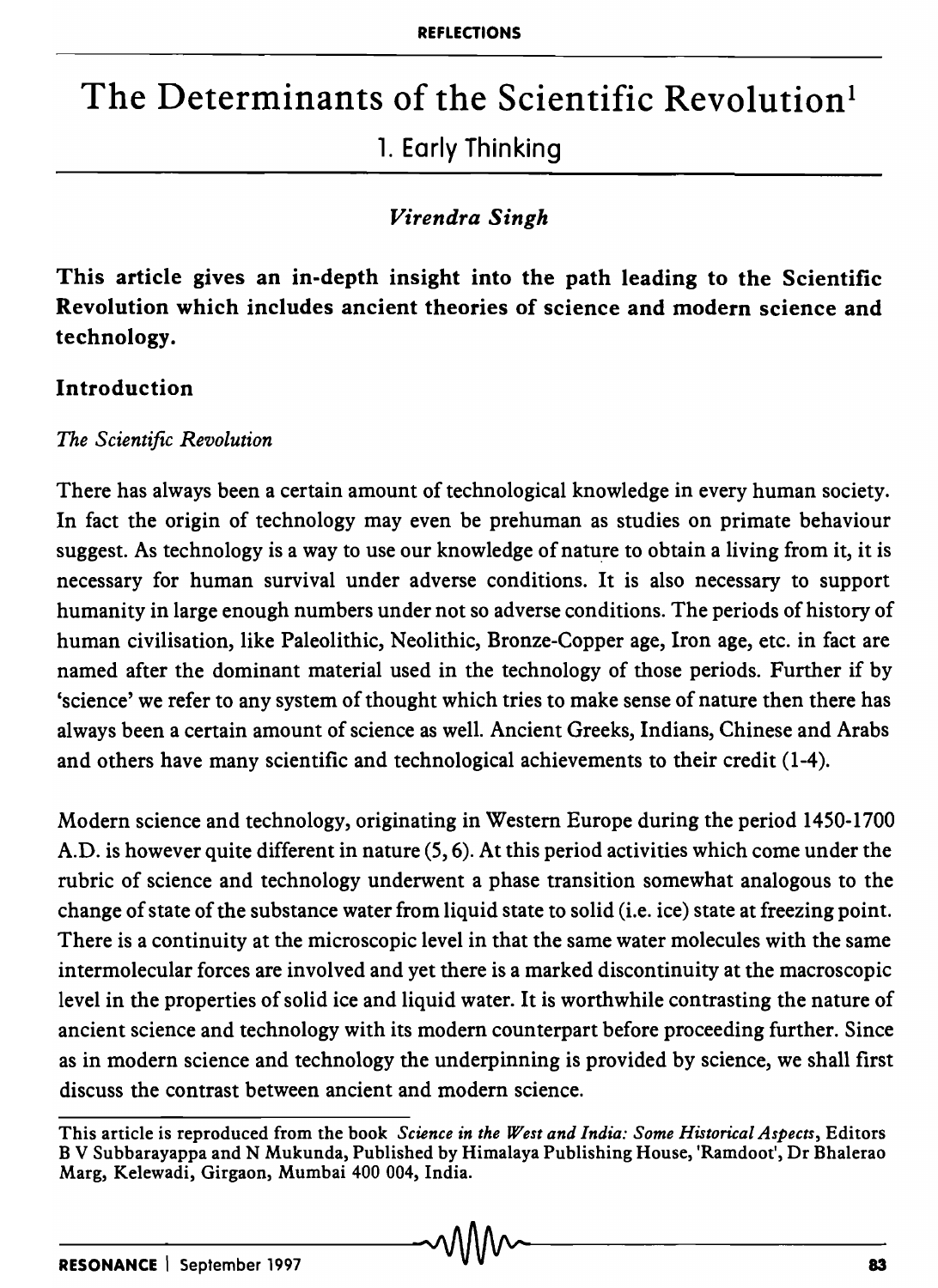### *Ancient and Modem Science*

Most of the ancient sciences were rather qualitative and imprecise. The reasons are as follows. One had still not thought of the procedure of forming precise hypotheses about nature and deriving their exact consequences which could then be tested. In the most sophisticated version of this procedure, which is rather the norm in physical sciences these days, these hypotheses are formulated in mathematical form and the consequences worked out therefrom are not just qualitative but also quantitative. In fact the importance of testing theories by subjecting nature to well formed questions through controlled arrangements, i.e. experiments, had also not been discovered yet. One has to appreciate that the idea of *experiments* involves looking at nature in 'artificially' contrived situations and is thus quite different from the idea of *observation* where one looks at nature as we find it 'naturally'. For example in astronomy only observations are possible as we have to look at astronomical objects as they are. We cannot set up controlled situations in astronomy and thus experimentation is not possible. To take things out of their normal context and to study them probably appeared to ancients as doing violence to the essence of natural phenomena and thus an undesirable thing to do in studying nature. In any case the idea of experimentation did not arise, or at least did not take root, in ancient times. In the absence of these procedures of formulating and validating understanding, i.e. the scientific method, it is very hard to make systematic progress and to discard or improve upon any particular theory. As such all kinds of plausible looking scientific ideas could coexist and, in fact, did. This is generally the situation with ancient science. There existed many great intellects of high calibre in the ancient world. There were also careful observers of natural phenomena of great reliability. What the ancient world lacked was not these things but the present scientific method. As Whitehead once said, "the essential discovery of modern science was the scientific method itself» . It is the appreciation and practice of the scientific method which has led to the progress of science being cumulative and exponentially increasing instead of being erratic.

The only exception to the charge of impreciseness of ancient science was ancient astronomy. Astronomy was however regarded not as a branch of science but of mathematics. Physics was part of science and concerned with causes while astronomy was a mathematical art concerned only with description. This tradition survived until quite recently. Recall that astronomy was included in mathematics departments, and not in the departments of physics, in British universities in the early part of the present century. Even in astronomy, which was essentially positional astronomy in ancient times, one was satisfied with a phenomenological fit of the data on planetary positions and was not concerned with any deeper understanding.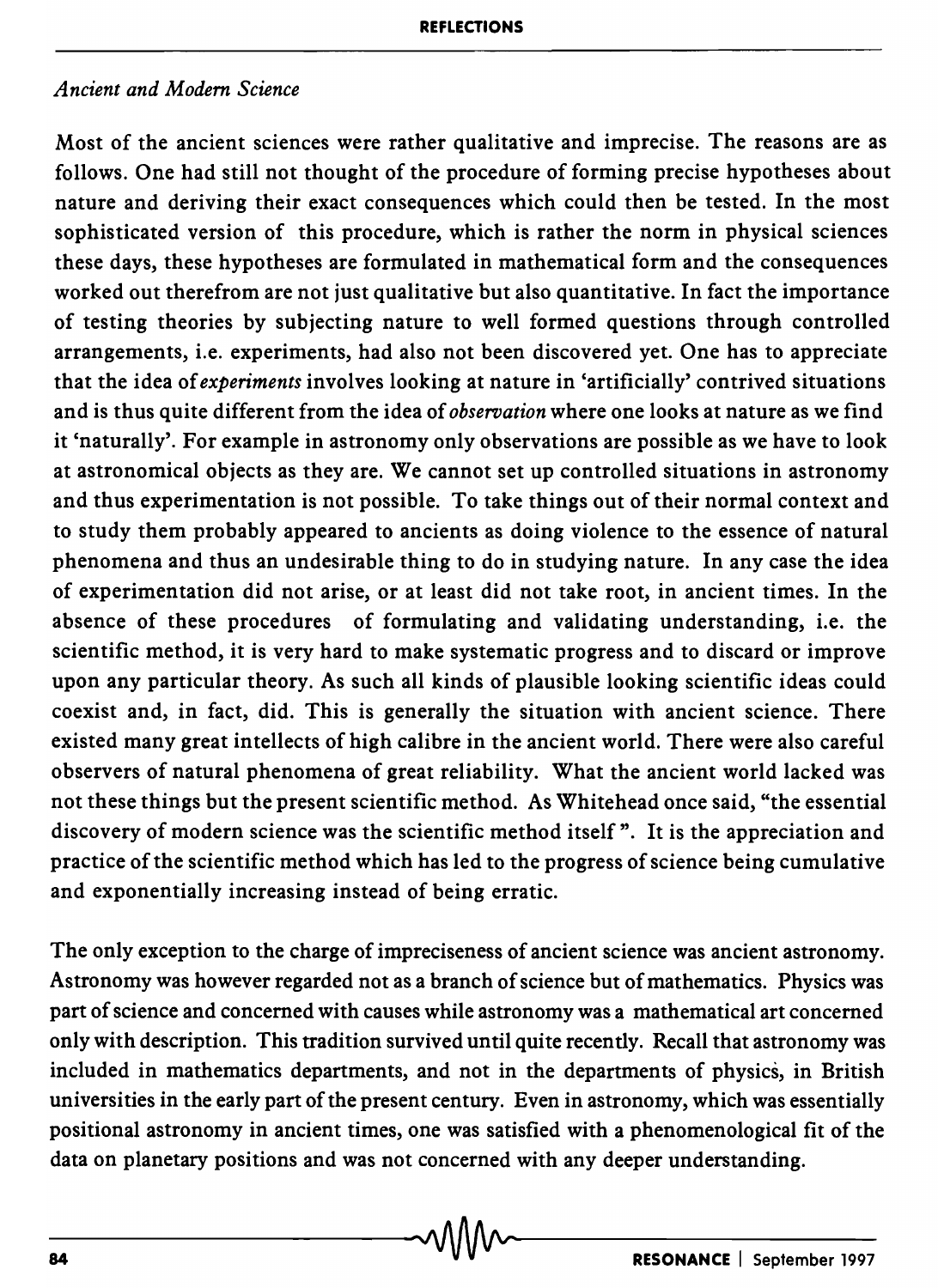### *Ancient and Modem Technology*

Ancient technology was also empirical, ad hoc and with a rather small amount of theoretical underpinning. Again it was not possible to systematically improve the existing technologies. The contrast between traditional and modern technology is brought out in a rather vivid manner in the famous war novel *The Bridge on the River Kwai* by Pierre Boulle. There he contrasts the methods of building a bridge in the traditional Japanese manner and according to the modem scientific method by English prisoners of war (7). There is an incident in the book in which the captured British soldiers are supposed to build a bridge without the paraphernalia of western civilisation being available to them in those jungles. In the slapdash traditional Japanese method of building a bridge, you take a few logs, put them there, put some more materials wherever you think it is weak and you sort of strengthen it by putting one more log and then the next test is when you pass the troops over it. If it survives, it is alright. If it does not, well, you strengthen it a little more. In contrast to this, the captured British General who is supposed to build this bridge, calls on the only qualified engineer he has to build it. Now this engineer proceeds very differently. First thing he does is, he sits down with the drawing board with a pencil, geometrical instruments and so on. Then he designs it in his mind. This designing involves a lot of calculations and design drawings before it is transferred to any material. Of course this method is not so quick, because when you do this, rather than rushing headlong into construction of the bridge, you lose a lot of time. Not only that, this method calls for a lot of data. You must know the strength of the materials, elastic properties, their weight-bearing capacities, and all kinds of things coded in forms of some quotients. Of course, these quotients are not available to him. So he has to do a rough and ready observation to deduce these quotients and so on.

The basic contrast is obvious between this modern method, which while it is initially slow, eventually leads to a better bridge, and the traditional method which is not susceptible to systematic improvement.

### *The Problem*

Thus while all ancient high civilisations of Greece, Rome, India, China, Middle East and others had a certain amount of science and technology, they all suffered from a lack of the discovery of the 'scientific method' and did not develop into modern science and technology. Why was the discovery of the 'scientific method' not made in these high culture areas, which were way ahead of Western Europe 'at that period of time'. Why did modern science emerge in Western Europe during the period 1450-1700 A.D. ? What were the causes of this scientific revolution i.e. its determinants?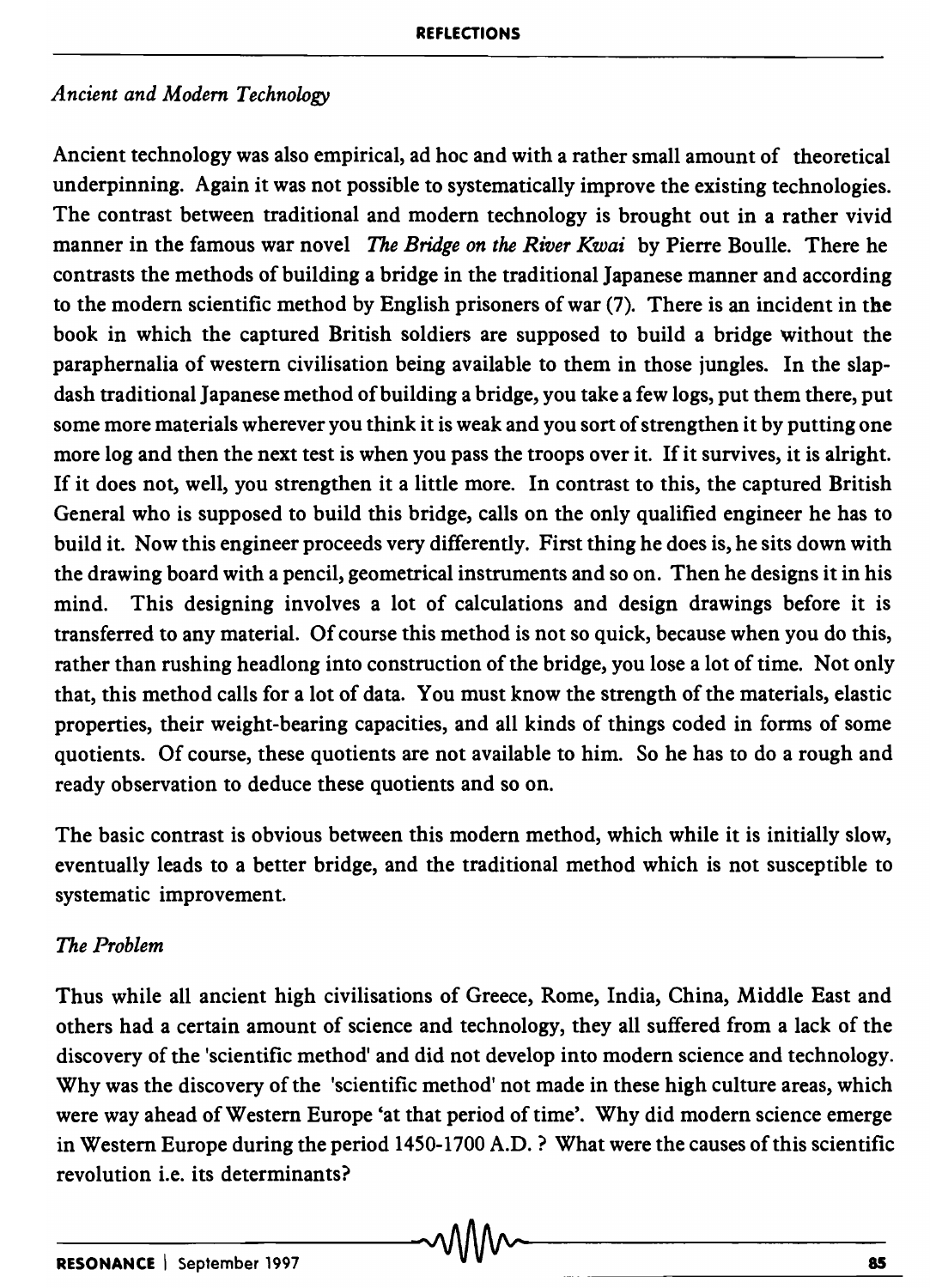#### REFLECTIONS

The recent superiority of Western nations, and not just in science and technology, dates from the scientific revolution and arises due to its having taken place in Western Europe. All nonwestern civilisations have been put on the defensive and must somehow adjust to changes induced in the world by the scientific revolution or stagnate and perish  $(8)$ . Thus an enquiry into the determinants of the scientific revolution, despite its great academic interest, is for us in nonwestern nations of much more than academic interest. It has bearings on survival. Modern science and technology has still not developed deep roots in view of its rather recent introduction there. It could be that some of the factors which inhibited the growth of modern science and technology are still operative in these areas. One has therefore to understand these factors and to combat them if necessary.

A word about the methodology we use is not out of place here. We shall examine the various factors which have been put forward as the determining causes of the origin of the scientific revolution in Western Europe, i.e. its determinants, one by one and ask whether these causes were operative in other high civilisations and account for nonorigination of the scientific revolution there. That is we use comparative cultural contexts for gauging the importance of the various suggested determinants. Before coming to the more recent theories about" why the scientific revolution took place in Europe and not elsewhere?" let us first have a look at some of the earlier thinking about this question.

### Early Theories of the Origins of the Scientific Revolution

### *Role of Genius*

William Whewell, master of Trinity College, published his three volume *History of Inductive Science* in 1837. It is one of the earliest histories of science and, as such, he had to take some stand on the causes of the scientific revolution. He underlined the role played by unusual persons of genius.

Inciden tally the name of Whew ell, though primarily known now to historians and philosophers of science, has a claim to be better known by the scientific community at large. After all it was he who coined the words 'scientist' and 'physicist'. When Faraday wrote to him asking his advice about what to call the two electrodes it was he who, ignoring various suggestions by Faraday, wrote back that they should be called 'cathode; and 'anode' and that is what they are called. He also coined the words 'eocene', 'miocene' and 'pliocene' among others (9).

According to Whewell men of genius arise now and then who can ask the right sort of questions, think in right and productive directions and suggest the right answers. The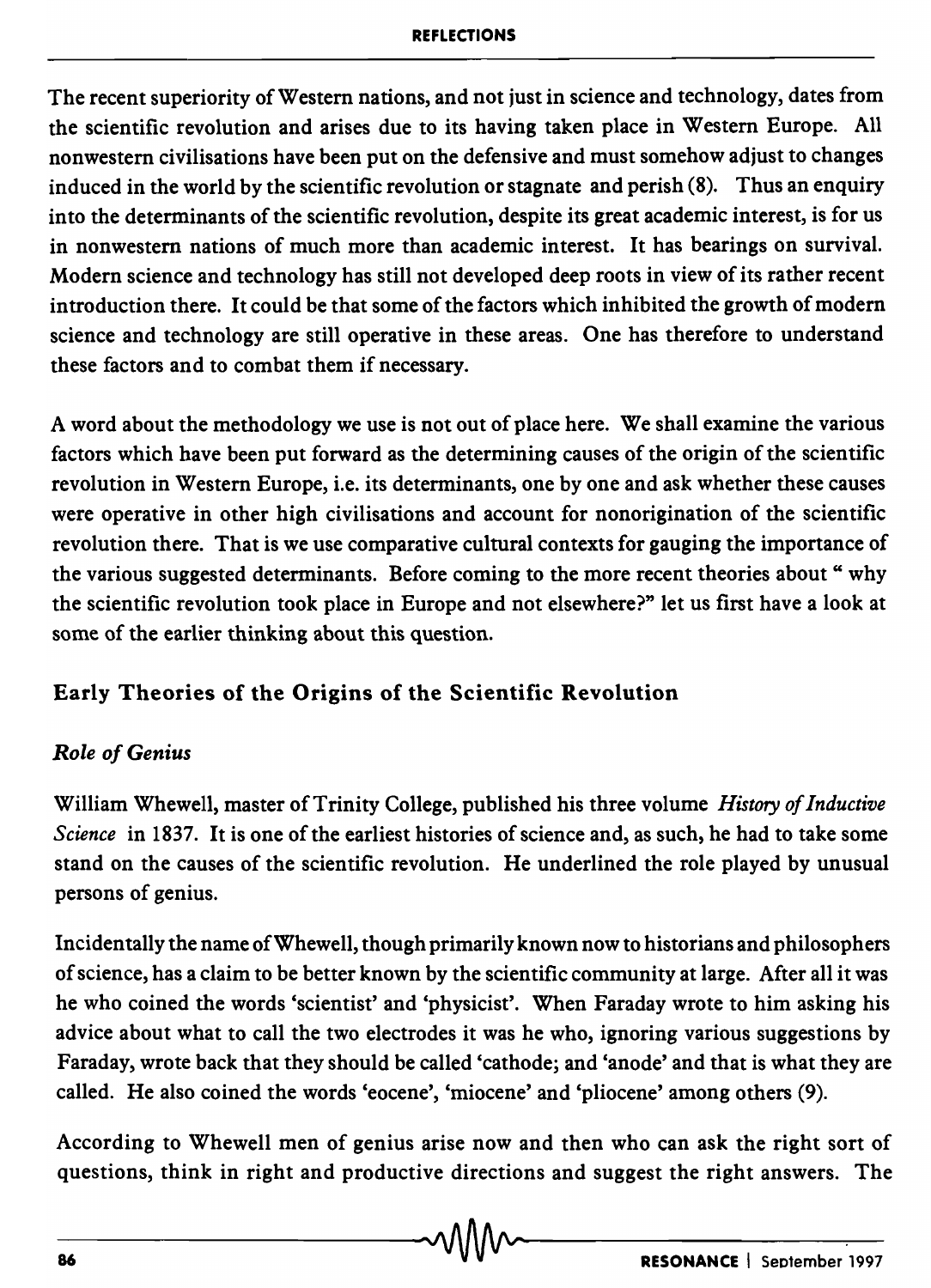#### **R£fl£Cl'ONS**

occurrence of such men is, naturally, a rare thing. Science progresses when these men arise and languishes or stagnates when they are not there. In fact it is hard not to be impressed by people like Copernicus (1473-1543), Kepler (1571-1630), Galileo (1564- 1642) and Newton (1642-1727) who ushered in the scientific revolution. They are all physicists and astronomers, as these sciences spearheaded the breakthrough. Similar breakthroughs in biology such as that of William Harvey's on circulation of blood, or in chemistry associated with Lavoisier and others, came later. Incidentally A Koestler in his account *The Sleepwalkers* takes the view that the contribution of geniuses is achieved not through a conscious process but rather through a process akin to sleepwalking. They unwittingly stumble on to great discoveries (10).

This view of Whewell is quite popular and caters to our sense of hero worship. It is believed by probably most scientists atleast implicitly. It is subscribed to by many historians of science as well. A Koyre has emphasized the role of Galileo (11). G de Santillana has brought out the role of F Brunneleschi (1377-1446) (12). Whitehead called the seventeenth century as a 'Century of Genius'. Butterfield's *The Origins of Modern Science* is also pervaded by this viewpoint.

The real question about the role of geniuses is not about the quality and significance of their contribution. They, of course, contributed significantly. But is that the cause, or a prime cause, for the origin of the scientific revolution? There have been persons of unusual brilliance in all periods and at all places. Persons like Plato (427-347 B.C.) andSt Thomas Aquinas (1225-1274) in the West and persons like the Buddhist logician, Dinnaga (fl. 425) and the Hindu philosopher Sankaracarya (788-820) of the Vedanta School were such men in the intellectual field. But they were not attracted to science. Does it not depend on what a particular society considers worth while? Persons of unusual brilliance may decide to become leaders of trade and industry or become military commanders. Why were so many geniuses attracted to science at that particular period in European history?

### **Science vs. Theology**

As is well known Galileo was forced to recant his scientific opinions before the inquisition. He confessed "I, Galileo, being in my seventieth year, being a prisoner and on my knees, and before your eminences, having before my eyes the Holy Gospel, which I touch with my hands, abjure, curse and detest the error and the heresy of the movement of the earth" (13). It is only recently that the church has relented and brought him back into the fold of the faithful.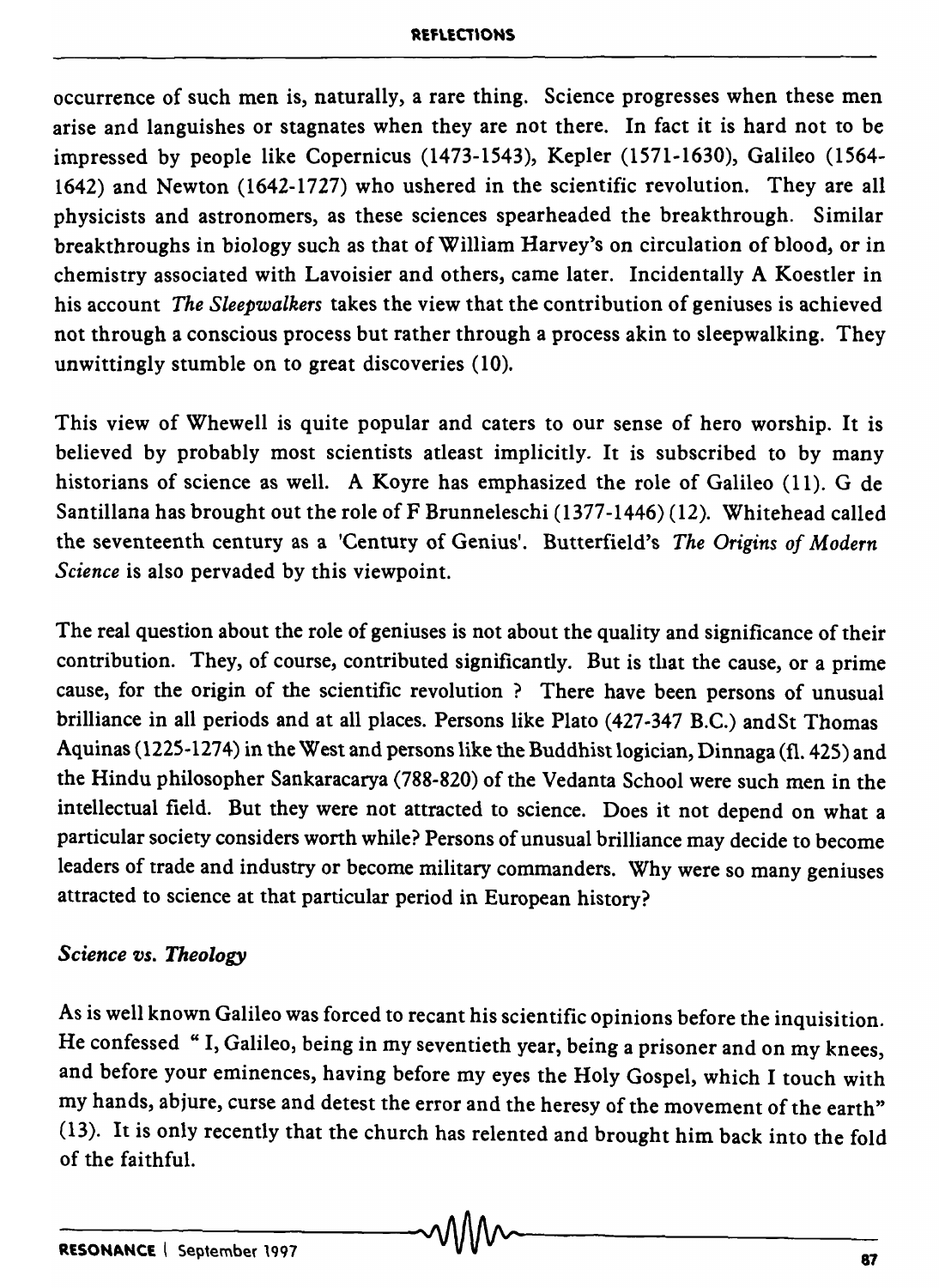Before Galileo there was Giordano Bruno (1547-1600) who was burned at the stake for his opinions about space being infinite. Copernicus also is known to have waited some thirty years before publishing his magnum opus *On the revolutions of the Heavenly Bodies.* In fact Copernicus received the book only on his death bed.

In view of these well known instances it may appear natural to agree with the thesis of Andrew Dickson White. He was the first President and the first Professor of History at Cornell University. He published his views in his book *A History of the Warfare of Science with Theology* in 1896. The book was published in the milieu in which Darwin's theory of evolution, and especially his views concerning *The Descent of Man* (1871) were subjects of intense debates. The appeal of the book is evident from the fact that it has been reprinted repeatedly e.g. in a Dover Edition in 1955 (13). White believed that, but for suppression by organised religion, modern science would have inevitably developed much earlier.

Is then theology the culprit? Some support to this may be available in the Indian context as well. Al-Biruni had already commented on it in his book on India (c. 1030 A.D.) (14). He first noted that "It is perfectly known to Hindu Astronomers that the moon is eclipsed by the shadow of the earth and the sun is eclipsed by the moon. Hereon they have based their computations in the astronomical handbooks and other works". He is therefore very surprised as to how Brahmagupta "notwithstanding the abundance of his knowledge and the sharpness of his intellect" could write "Some people think that the eclipse is not caused by the Head. This, however, is a foolish idea, for it *ishe* in fact who ec1ipses ....... For if the Head does not cause the eclipse, all the usages of Brahmans which they practice at the moment of an eclipse viz their rubbing themselves with warm oil, and other works of prescribed worship, would be illusory and not be rewarded by heavenly bliss. If a man declares these things to be illusory, he stands outside of the generally acknowledged dogma, and that is not allowed".

AI-Biruni's conclusion was "I, for my part, am inclined to the belief that that which made Brahmagupta speak the above mentioned words (which involve a sin against conscience) was something of a calamitous fate, like that of Socrates, which had befallen him.....".

Even in the Islamic world these high standards of integrity of scientific thought were found difficult to maintain later under theologian attack. The theologian al-Ghazzali's (1058-1111) attack on Islamic scientific tradition had enormous influence. Ibn-Rushd (1226-1198), known in Latin as Averroes, tried to answer it in his book *The Incoherence of the Incoherence* but this could not be heard. Santillana says "al-Ghazzali's famous eloquence, undistinguished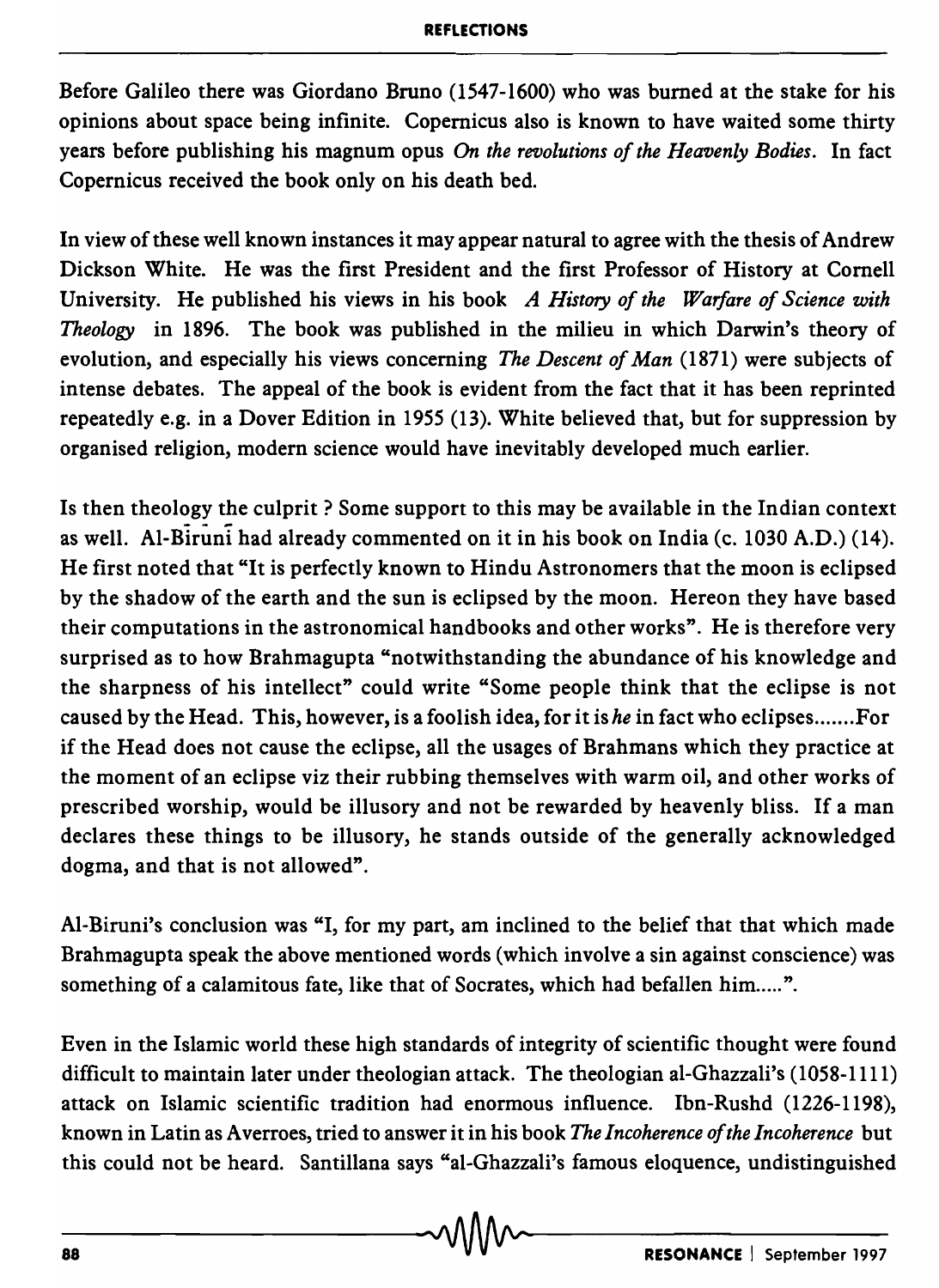intellectually as it is and to us ethically uninspiring, went to building up the whirlwind of intolerance and blind fanaticism which tore down not only science, but the very school system, and the glorious ijtihad, the interpretation of the Quran" (15).

It looks clear that theology and other similar closed systems of thought and vested interests can and do hamper the progress of science, which is an open system of thought. But still the influence of these pressures cannot be the whole story in the later rise of modem science.

It has been argued that the clash between Galileo and the church was not inevitable and a trial in somewhat different circumstances may have found Galileo in the right (16). Merton, Mason and Hooykass have even argued that the protestant reformation may even have triggered the scientific revolution (16). As Thomas Sprat, an early Fellow of the newly formed Royal Society, noted "They both may lay an equal claim to the word Reformation; the one having encompassed it in Religion, the other (i.e. the Royal Society) purposing it in (Natural) Philosophy" (17). These are all debatable.

However, consideration of the Chinese case makes one pause for further thinking. Chinese Society has been rather free of theological dogma in its long history. Confucianism, which was the dominant creed, was ethical rather than theological. Taoism also invites one to live in harmony with nature.

### Suggested Reading

- 1. For ancient Greek Science one could consult
	- B. Farrington, *Greek Science*, Pelican (1961),
	- B. Farrington, *Head and Hand in Ancient Greece,* Watts, London (1947)
	- S. Sambursky, *The Physical World of the Greeks*, Routledge, London (1962)
	- M. Clagett, *Greek Science in Antiquity,* Collier Book, New York (1963)

G. Sarton, A History of Science: Ancient Science Through the Golden Age of Greece, John Wiley, New York (1964)

M.R. Cohen and I.E. Drabki~A *Source Book in Greek Science,* Mc Graw Hill,

New York (1948)

2. For Indian Science for a general account one could begin withA *Concise History of Science in India* edited by D .M. Bose, S.N. Sen and B. V. Subbarayappa. Indian National Science Academy, Delhi (1971). For an account, written with a different view point, see D.P. Chattopadhyaya, *Science and Society in Ancient India,* Research India Pub. Calcutta (1977).

3. The standard reference for Chinese Sciences is J. Needham and others, *Science and Civilisation in China,*  Cambridge, 1954...

J. Needham, *The Grand Titration: Science and Society in East and West,* Toronto Vniv. Press (1969). Ho Peng Yoke, *An Introduction to Science and Civilization in China,* Oxford V.P. Delhi (1985).